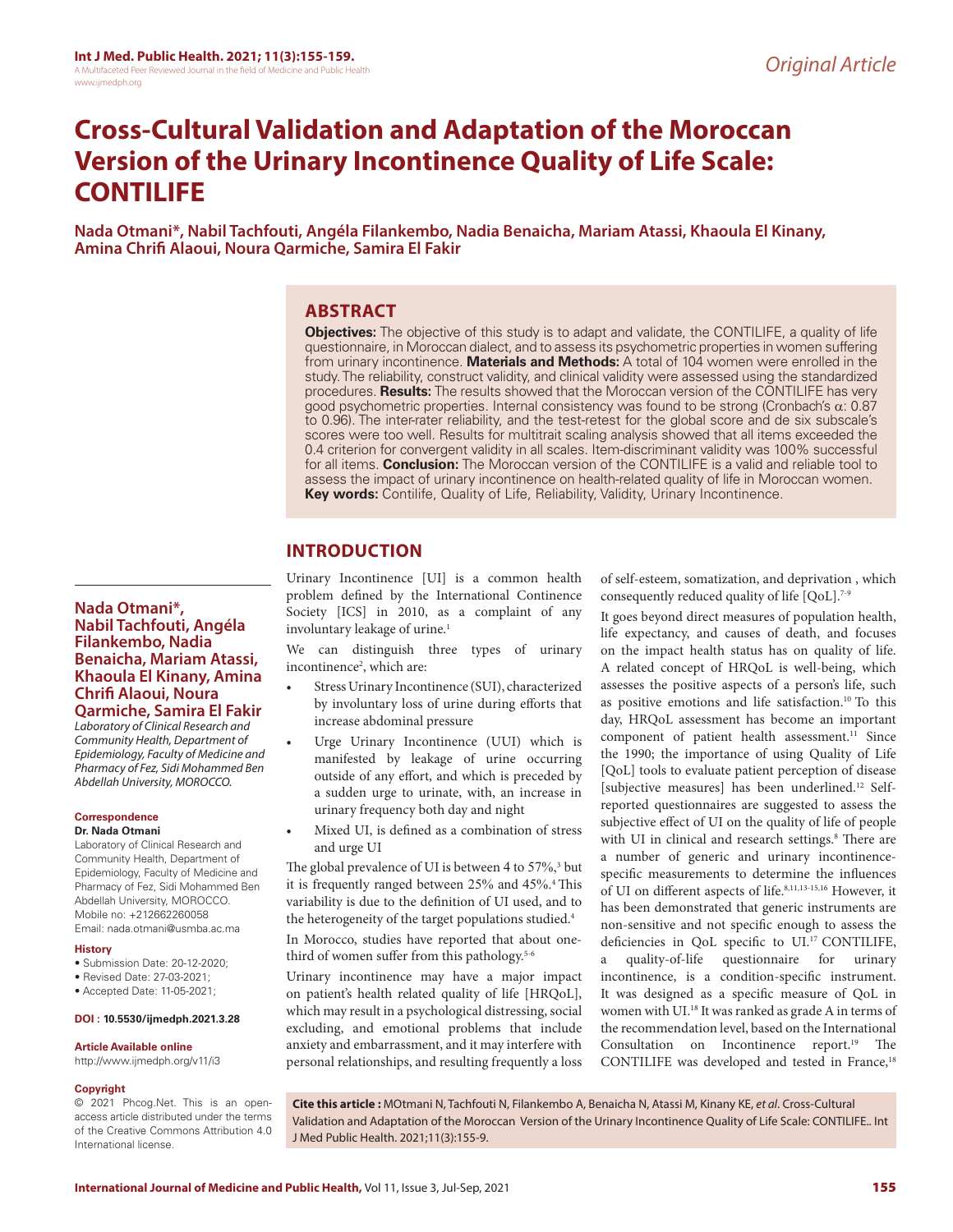and then translated and cross-cultural adapted in 4 other languages [British English, Danish, Dutch, and German].<sup>14,20</sup> It was designed for women suffering from UI of any type [urge, stress, and mixed UI], and It contains 28 items, and six dimensions.

# **Objectives**

Culturally sensitive translation and psychometric analysis should be performed before the use of self-reported instruments.<sup>9,21</sup> Additionally, reliability and clinical validity of a Moroccan version of the CONTILIFE has never been reported. Then the present study was aimed to assess the validation and cultural adaptation of the Moroccan dialectal CONTILIFE, and to determine the psychometric properties in Moroccan patients suffering from UI.

# **MATERIALS AND METHODS**

### **Patients**

A cross-sectional study was conducted in center of Hassan II hospital in Fez, in the period between June to September 2019. All questionnaires were administered in the waiting rooms of the outpatient center.

All women over the age of 18 with any involuntary urine leakage were included. The only exclusionary criterion was the difficulty answering the questionnaire because of language or cognitive limitations. We considered a patient as having urinary incontinence if "he has currently some involuntary leakage of urine". Then patients were classified into three subgroups of UI: Stress UI (defined as involuntary urethral urine loss associated with coughing, laughing, sneezing, or exercising, and remaining dry at night), Urge UI (defined as involuntary urethral urine loss preceded by a feeling of urgency or rapid, uncontrollable urination with little or no warning), and Mixed UI (defined as a combination of stress and urge UI).2

### Measures

Incontinence-specific quality of life was assessed using the Contilife questionnaire developed in France in 1999.<sup>18</sup> It contains 28 items, each having 5- or 6-point Likert type response scale. CONTILIFE scores were generated following the instructions of the authors giving a global score (27 items) and 1 score per dimension (Daily Activities (DA), Effort Activities (EA), Self-Image (SI), Emotional Impact (EI), Sexuality (SE), Well Being (WB)). Scores ranged from 0 (high QoL) to 10 (low QoL).<sup>14</sup> Sociodemographic variables (age, marital status, level of education, and occupation,) were also recorded. We assessed some clinical variables such as the number of incontinence episodes, self-reported severity of incontinence, and the number of medical appointments for UI in the past year. Severity of UI symptoms was assessed by the Sandvik index.<sup>22</sup>

# Translation and cultural adaptation of the I-QOL

It is important to note that there are two varieties of Arabic languages in Morocco; Moroccan dialect, that is used in everyday communication, and Classic Arabic, which Moroccans are taught in schools. We chose to translate the questionnaire into dialectal Arabic, commonly spoken by Moroccans, because the illiteracy rate is high in our country, and classical Arabic is understood only by educated people. In the present study, permission for the translation and validation process of the CONTILIFE was obtained from Gerard Amarenco.<sup>14</sup>

Multistep adaptation and validation processes were applied in accordance with the published guidelines for cross-cultural adaptation of health-related quality of life measurements.23,24 Forward and backward translation methods were used to perform the cross-cultural adaptation. The inter-rater reliability was assessed by administrating the final Arabic questionnaire twice at the same time by two different investigators. Furthermore, the reproductibility was assessed by re-administrating the questionnaire seven to fifteen days later to the same patients.

# Statistical analyses

Baseline sociodemographic and clinical data, and score destributions are evaluated by the descriptive statistics.

Internal consistency reliability of the multi-item scales was assessed by Cronbach's coefficient α. Alpha values higher than 0.7 are considered acceptable and higher than 0.8 excellent.25,26 Inter-rater and test-retest reliabilities were assessed by the intraclass correlation coefficient (ICC). A value of 0.8 or higher of ICC is indicative of high reliability.15

We used multitrait scaling analysis to examine item-convergent validity and item-discriminant validity. This analysis was based on an examination of item-scale correlations for item-convergence and item-discriminance.<sup>27</sup> Evidence of item-convergence was defined as a correlation of 0.40 or greater between an item and its own scale. Item-discriminance was satisfied if each item has a substantially higher correlation with its hypothesized scale than with scales measuring other concepts.

The clinical validity of the CONTILIFE was assessed against self-reported number of urinary leaks, the number of medical appointments in the past year and the self-reported severity of the urinary incontinence. All statistical analyses were carried out with R software.

Acceptability of the CONTILFE questionnaire was analyzed by describing the number of missing data per patients, and by assessing the number of missing data per item, and the number of patients with a nonassessable QoL questionnaire ( $\geq 50\%$  of missing data).

The study protocol was approved by the ethics committees in the University Hospital Center Hassan II in Fez- Morocco and all the subjects were informed of the conditions related to the study and gave their written, informed consent.

# **RESULTS**

# Sample socio-demographic and clinical characteristics

A total of 104 patients were enrolled in the study, their average age ranged between 25 and 80 years. The mean age was  $54.30$  ( $\pm$ 12.7) years. More than two tiers (69.2%) were married and nearly a third (34.6%) was illiterate. Reported duration of UI was less than one year for 44.7% of patients, 37.5% among them had mixed UI. More than half (61.5 %) of women stated that they had never seen a doctor for the UI and 35.6% of them perceived their UI as severe. About two thirds of them wore pads, and changed frequently the underwear. Baseline characteristics of the study participants are shown in Table 1.

# Descriptive statistics

The average time to complete the CONTILIFE was 6.82 min (±2.23), and all patients answered all items. Scores distributions are shown in Table 2. The score's mean for different scales ranged from 4.42, in Well Being (WB) scale, to 7.85 in Sexuality (SE) scale.

# Psychometric properties

### *Reliability*

Subscales and all items of the Moroccan CONTILIFE showed a strong internal consistency. Cronbach's α coefficient was found ranging from 0.87 to 0.96, and when removing of any item from the test, the Cronbach alpha reliability didn't drop below the acceptable value of 0.70 (Table 3).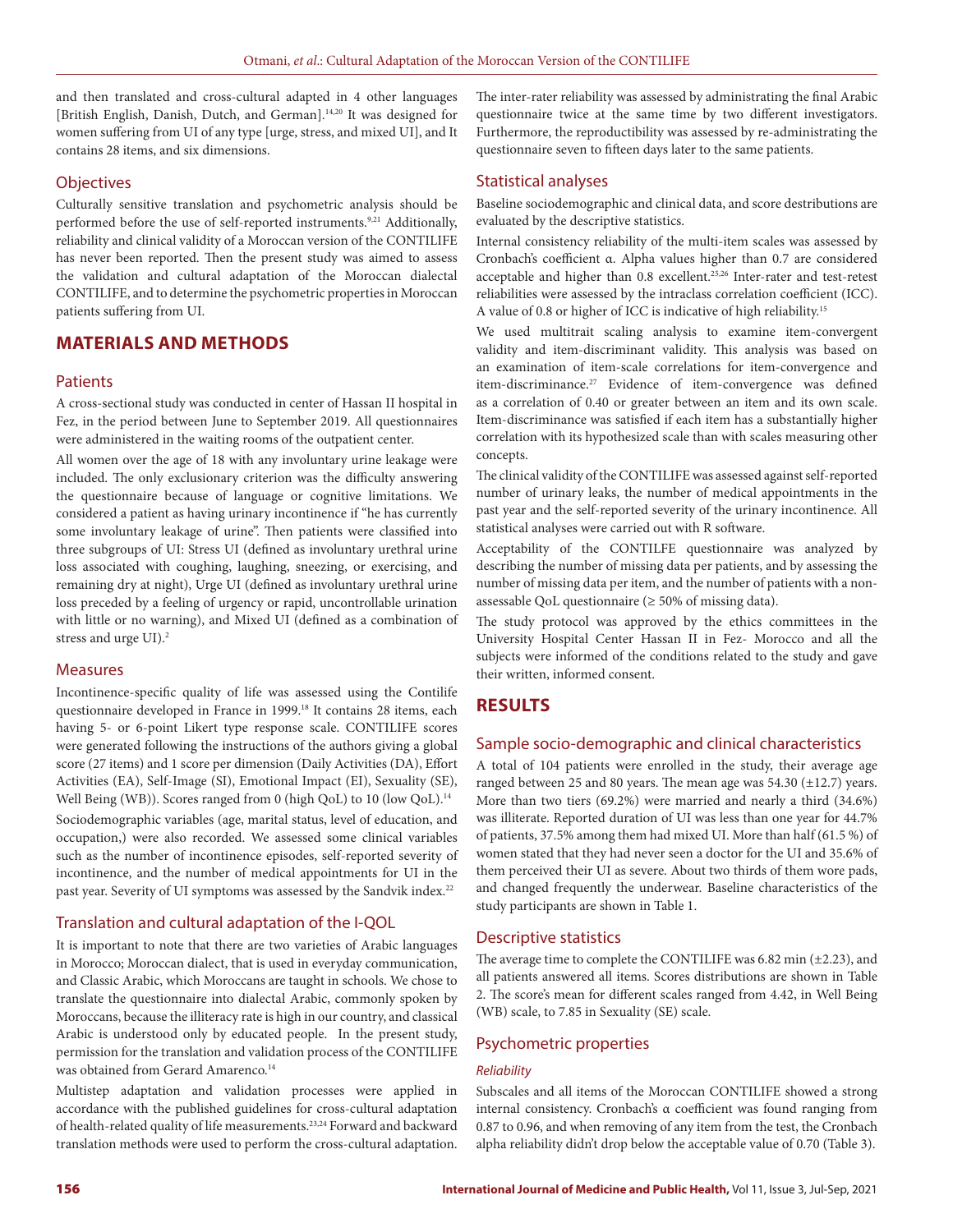#### **Table 1: Sociodemographic and clinical characteristics.**

| <b>Characteristics</b>                                     | Proportion (%) |
|------------------------------------------------------------|----------------|
| Age (mean±SD)                                              | 54.30±12.7     |
| Marital status $(n=104)$                                   |                |
| Single                                                     | 2.9            |
| Divorced                                                   | 7.7            |
| Married                                                    | 69.2           |
| Widow                                                      | 20.2           |
| Education $(n=104)$                                        |                |
| <b>Illiterate</b>                                          | 34.6           |
| Koranic education                                          | 6.7            |
| Primary                                                    | 25             |
| Secondary                                                  | 21.2           |
| Academic                                                   | 12.5           |
| Occupation $(n=103)$                                       |                |
| Employed                                                   | 18.4           |
| Unemployed                                                 | 4.9            |
| Student                                                    | 1.9            |
| Housewife                                                  | 69.9           |
| Retired                                                    | 4.9            |
| Residence area $(n=102)$                                   |                |
| Rural                                                      | 24.5           |
| Urban                                                      | 75.5           |
| Health insurance $a(n=100)$                                |                |
| <b>CNOPS</b>                                               | 21             |
| <b>CNSS</b>                                                | 11             |
| <b>RAMED</b>                                               | 63             |
| other                                                      | 5              |
|                                                            |                |
| Type of UI $(n=104)$                                       |                |
| Stress UI                                                  | 30.8           |
| Urge UI<br>Mixed UI                                        | 31.7<br>37.5   |
|                                                            |                |
| Importance of UI $(n=104)$                                 |                |
| Few drops                                                  | 52.9           |
| A small amount                                             | 34.6           |
| A large amount                                             | 12.5           |
| Micturitions per day $(n=104)$                             |                |
| $1-4$                                                      | 31.7           |
| $5 - 10$                                                   | (57.7)         |
| >10                                                        | 10.6           |
| Length of time with urinary<br>incontinence (UI) $(n=103)$ |                |
| $< 1$ month                                                |                |
| < 1 year                                                   | 4.9<br>39.8    |
| $>1$ year                                                  | 55.3           |
|                                                            |                |
| Severity $(n=104)$                                         |                |
| Mild                                                       | 25             |
| Moderate                                                   | 39.4           |
| Severe                                                     | 35.6           |
| Visiting doctor for UI in past year                        |                |
| $(n=104)$<br>0 visit                                       | 61.5           |
| $1 - 3$ visits                                             | 29.8           |
| 4+ visits                                                  | 8.7            |
|                                                            |                |

| Wearing pads $(n=104)$                            |               |
|---------------------------------------------------|---------------|
| Yes                                               | 69.2          |
| N <sub>o</sub>                                    | 30.8          |
| Frequent change of underwear                      |               |
| $(n=104)$                                         | 67.3          |
| Yes                                               | 32.7          |
| N <sub>o</sub>                                    |               |
| Time on filling in the questionnaire<br>(mean±SD) | $6.82 + 2.23$ |

a  **CNOPS:** National Social Security Fund employees, **CNSS:** National Social Security Fund for self-employed civil servants, **RAMED:** Medical Assistance Plan

#### **Table 2: Scores distributions**

| <b>Scores</b>                 | N   | Mean $\pm$ SD | <b>Score Min</b> | <b>Score Max</b> |
|-------------------------------|-----|---------------|------------------|------------------|
| Daily Activities (DA)         | 104 | 5.44(2.3)     | 0.35             | 10               |
| <b>Effort Activities (EA)</b> | 104 | 5.37(3)       | $\Omega$         | 10               |
| Self-Image (SI)               | 104 | 5.50(2.69)    | 0.71             | 10               |
| <b>Emotional Impact (EI)</b>  | 104 | 4.45(3.14)    | $\Omega$         | 10               |
| <b>Sexuality (SE)</b>         | 104 | 7.85(2.87)    | $\Omega$         | 10               |
| Well Being (WB)               | 104 | 4.42(2.58)    | $\Omega$         | 10               |
| ContiLife total score         | 104 | 5.49(2.29)    | 1.66             | 9.81             |

The inter-rater reliability for the global score and de six subscale's scores were excellent. Additionally, test-retest reliability for the total score of the Moroccan CONTILIFE and the score of each subscale was found too well (ICC =  $0.76 - 0.99$ ) (Table 4).

# Construct validity

Results for multitrait scaling analysis are shown in Table 5. All items exceeded the 0.4 criterion for convergent validity in all scales. Itemdiscriminant validity was 100% successful for all items.

### Clinical validity

The CONTILIFE was able to discriminate between different levels of self- perceived Severity. Its total score and subscale scores was lower for severe versus moderate and mild UI.

In addition, significant differences were found in CONTILIFE total scores ( $p = 0,008$ ) according to the number of incontinence-related medical visits made by patients during the past year. However, there was no significant difference in "effort activities", and "Sexuality" subscales scores related to the number of medical visits.

The CONTILIFE was also able to differentiate between different groups of patients according to the self-reported number of leaks

These finding indicate the good discriminant validity of the Moroccan version of the questionnaire. (Not shown in table)

### **DISCUSSION**

The present study is the first to validate the Moroccan version of CONTILIFE. Based on the findings of it, the Moroccan version of the CONTILIFE is a valid and reliable instrument to evaluate different aspects of HRQoL among Moroccan women suffering from UI. The internal consistency was showed excellent with a Cronbach's alpha values which exceeded 0.87 for all scales. The study also demonstrated that the inter-rater reliability and the test/retest reproducibility for the total score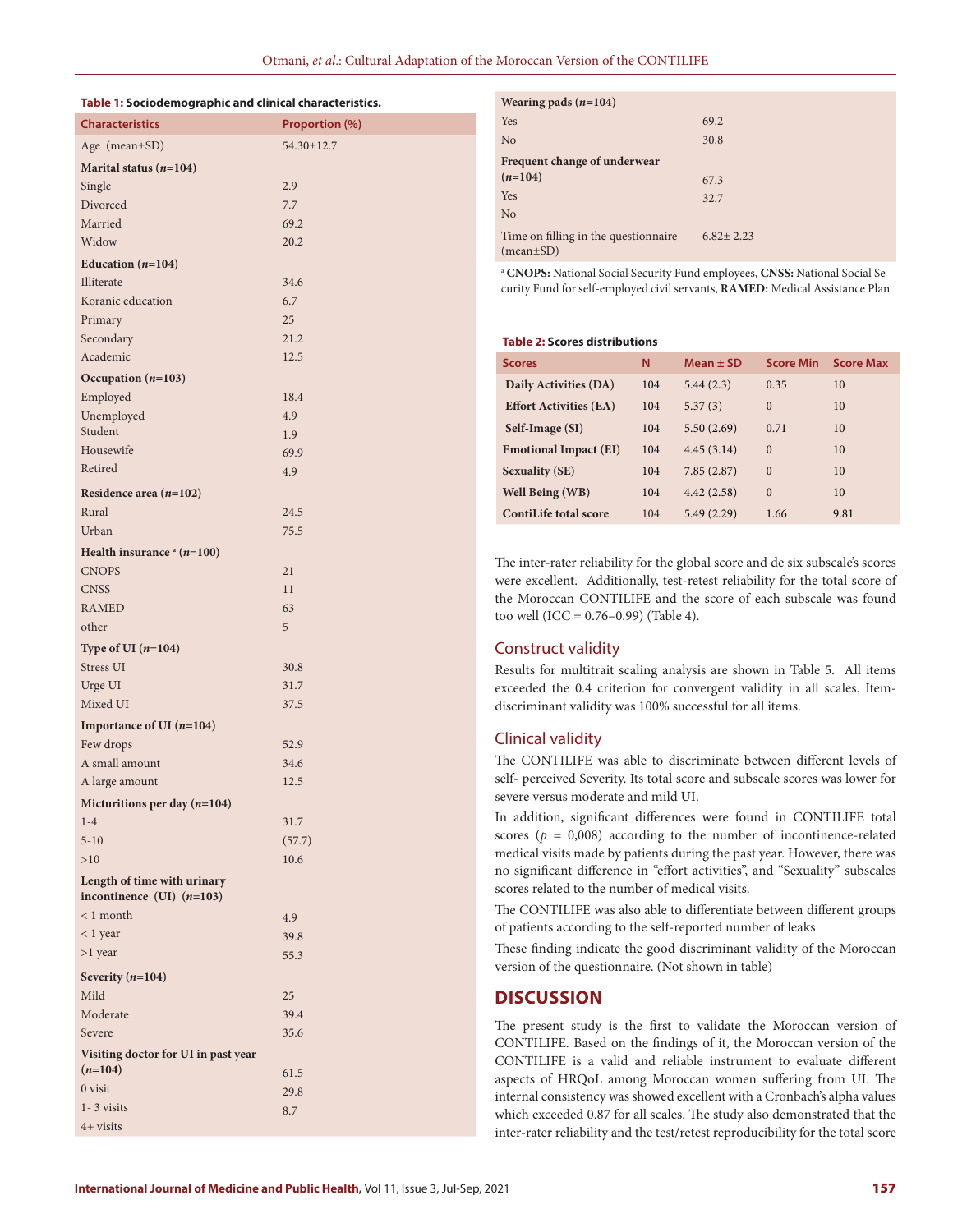#### **Table 3: Internal consistency.**

| contilife<br>subscales          | Cronbach's a | <b>CONTILIFE</b><br>questions | Cronbach's Alpha if<br>item deleted |
|---------------------------------|--------------|-------------------------------|-------------------------------------|
|                                 |              | Item 1                        | 0.960                               |
|                                 |              | Item 2                        | 0.962                               |
|                                 |              | Item 3                        | 0.960                               |
| <b>Daily Activities</b><br>(DA) | 0.90         | Item 4                        | 0.960                               |
|                                 |              | Item 5                        | 0.961                               |
|                                 |              | Item 6                        | 0.959                               |
|                                 |              | Item 7                        | 0.962                               |
|                                 |              | Item 8                        | 0.960                               |
| <b>Effort Activities</b>        |              | Item 9                        | 0.964                               |
| (EA)                            | 0.87         | Item 10                       | 0.961                               |
|                                 |              | Item 11                       | 0.961                               |
|                                 |              | Item 12                       | 0.961                               |
|                                 |              | Item 13                       | 0.960                               |
| Self-Image (SI)                 | 0.92         | Item 14                       | 0.959                               |
|                                 |              | Item 15                       | 0.959                               |
|                                 |              | Item 16                       | 0.960                               |
|                                 |              | Item 17                       | 0.960                               |
|                                 |              | Item 18                       | 0.960                               |
|                                 |              | Item 19                       | 0.960                               |
|                                 |              | Item 20                       | 0.959                               |
| Emotional                       | 0.94         | Item 21                       | 0.959                               |
| Impact (EI)                     |              | Item 22                       | 0.959                               |
|                                 |              | Item 23                       | 0.959                               |
|                                 |              | Item 24                       | 0.960                               |
|                                 |              | Item 25                       | 0.962                               |
| Sexuality (SE)                  | 0.87         | Item 26                       | 0.963                               |
|                                 |              | Item 27                       | 0.962                               |
| Well Being<br>(WB)              |              | Item 28                       | 0.960                               |
| <b>CONTILIFE</b><br>total score | 0.96         |                               |                                     |

#### **Table 4: Reliability of the I-QOL.**

|                        | Reliability ICC (IC 95%) |                         |  |
|------------------------|--------------------------|-------------------------|--|
|                        | Inter-rater              | Intra-rater test-retest |  |
| Daily Activities (DA)  | $0.994(0.992 - 0.996)$   | $0.994(0.989 - 0.997)$  |  |
| Effort Activities (EA) | $0.927(0.894 - 0.950)$   | $0.987(0.976-0.993)$    |  |
| Self-Image (SI)        | $0.981(0.971-0.987)$     | $0.793(0.641 - 0.885)$  |  |
| Emotional Impact (EI)  | $0.992(0.989 - 0.995)$   | $0.980(0.962 - 0.989)$  |  |
| Sexuality (SE)         | $0.994(0.992 - 0.996)$   | $0.990(0.982 - 0.995)$  |  |
| Well Being (WB)        | $0.974(0.961 - 0.982)$   | $0.952(0.910-0.974)$    |  |
| ContiLife total score  | $0.995(0.992 - 0.996)$   | $0.763(0.595 - 0.867)$  |  |

of the Moroccan CONTILIFE and for the scores of the six subscales were strong (all of them are over 0.76).

Our results are consistent with the previous studies, which showed that internal consistency, test–retest reliability, of the CONTILIFE were

#### **Table 5: Multitrait scaling analyse of the CONTILIFE questionnaire (Moroccan Arabic Version).**

| <b>Scales</b>            | Convergence<br>(r, % success) <sup>a</sup> | <b>Discriminance</b><br>$(r, %$ success) $b$ |
|--------------------------|--------------------------------------------|----------------------------------------------|
| Daily Activities         | $0.67 - 0.88,100$                          | $0.06 - 0.71,100$                            |
| <b>Effort Activities</b> | $0.72 - 0.90, 100$                         | $0.01 - 0.64, 100$                           |
| Self-Image               | 0.78-0.91,100                              | $0.25 - 0.83, 100$                           |
| <b>Emotional Impact</b>  | $0.70 - 0.94, 100$                         | $0.24 - 0.84, 100$                           |
| Sexuality                | 0.76-0.98,100                              | $0.14 - 0.54, 100$                           |

a Number of item-scale correlations greater than 0.40 /total number of itemscale correlations.

b Number of correlations of items with own scales significantly higher than correlations with other scale/total number of correlations.

satisfactory.<sup>13,14,18-20, 28</sup> The Cronbach's alpha values were over 0.70 in all this studies. The test-retest correlation was also very good.

Our results showed that the Moroccan version of CONTILIFE had good capacity to discriminate patients according to the number of incontinence-related medical visits in the past year. Also, the total score and subscale scores of the CONTILIFE was higher for mild versus moderate and severe UI, indicating the good discriminant validity of the Moroccan version of the questionnaire. Additionally, Clinical validity was demonstrated by the significant impairment of QoL as the UI frequency increases. Subsequent studies had also confirmed a significant correlation between the alteration of the QoL and self-reported number of urinary leaks,<sup>14,15,18,28,29</sup> and the self-reported severity.<sup>13,29</sup> The patients with the greater number of UI episodes had lower QoL scores on both the total and subscale scores of the CONTILIFE scale. In addition, when comparing the CONTILIFE total and subscale scores, patients with severe UI had lower scores compared with those with mild and moderate UI.

We also demonstrated that the convergent validity in all scales, and the Item-discriminant validity was 100% successful for all items. Amarenco *et al*. 14 has found that the convergent validity was good except for 1 item of the Daily Activities dimension. Scaling success rate in their study varied between 85.7% and 100 %.

The Moroccan Arabic version of CONTILIFE seems to be a practical tool, as illustrated by the lack of missing data and the short time needed to conduct the interviews. Therefore, and due to the high frequency of illiteracy among the participants, the questionnaire could not be used as a self-administered questionnaire, except for a minority of the Moroccan population. Then an interviewer administered the questionnaire to all patients.

On the other hand, in the present study, no objective measures (e.g., pad test, urodynamic test) were used, which could have allowed us to observe more significant effects, and to assess the correlation between it and the scores of the Moroccan version of CONTILIFE.

# **CONCLUSION**

In conclusion, the Moroccan version of CONTILIFE showed to be reliable and valid instrument to assess the impact of UI on the quality of life of patients suffering from UI. These properties will allow health providers to include this QoL measure in clinical practice to better assess the impact of UI in HRQoL, and let researchers conducting studies using this tool for the evaluation of treatment and especially for medicoeconomical studies. Also, women must be awarded that urinary leakage